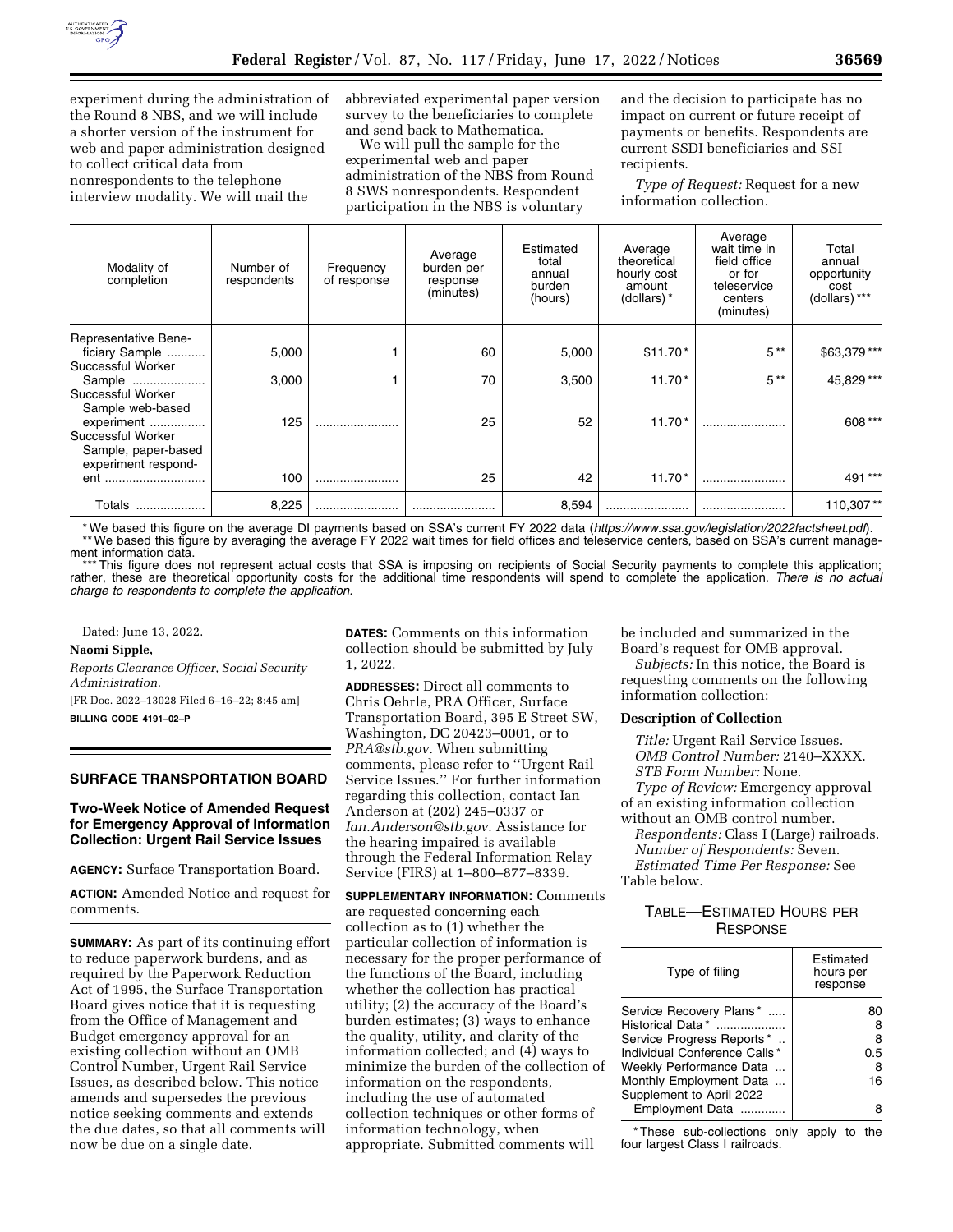*Frequency:* One-time, bi-weekly and monthly, as provided in Table below

TABLE—ESTIMATED NUMBER OF RESPONSES

| Type of filing |  | <b>Fstimated</b><br>frequency |
|----------------|--|-------------------------------|
|                |  |                               |
|                |  |                               |
|                |  |                               |
|                |  |                               |
|                |  |                               |
|                |  |                               |

\* These sub-collections only apply to the four largest Class I railroads

*Total Burden Hours* (annually including all respondents): 2,964 (sum of estimated hours per response × number of annual responses  $\times$  frequency

for each type of filing), as provided in Table below

TABLE—TOTAL ESTIMATED BURDEN HOURS

| Type of filing | Estimated<br>hours per<br>response | Number of<br>respondents | Estimated<br>frequency | Total annual<br>burden hours |
|----------------|------------------------------------|--------------------------|------------------------|------------------------------|
|                | 80                                 |                          |                        | 320                          |
|                |                                    |                          |                        | 32<br>416                    |
|                | 0.5                                |                          |                        | 12                           |
|                |                                    |                          | 26                     | .456                         |
|                | 16                                 |                          |                        | 672                          |
|                |                                    |                          |                        | 56                           |
|                |                                    |                          |                        | 2.964                        |

\* These sub-collections only apply to the four largest Class I railroads.

*Total* ''*Non-hour Burden*'' *Cost:* There are no non-hourly burden costs for this collection. The collections may be filed electronically.

*Needs and Uses:* The Board is responsible for the economic regulation of common carrier rail transportation. Under 49 U.S.C. 1321(b), 11123, and 11145(a), the Board is empowered to address immediate service issues. Collecting this information will enable the Board to take necessary action to timely deal with the unanticipated and urgent service issues affecting the U.S. rail system. These measures are meant to inform the Board's assessment of further actions that may be warranted to address the acute service issues facing the rail industry and to promote industry-wide transparency, accountability, and improvements in rail service.

At the Board's April 26 and 27, 2022 public hearing in *Urgent Issues in Freight Rail Service,* the Board received extensive testimony on severe rail service issues reported by a wide range of witnesses—including agricultural, energy, and other shippers, as well as government officials, rail labor, and rail experts. The Board has also continued to review and monitor weekly rail

service performance data that indicated substantial deterioration in service.

In a decision served on May 6, 2022, the Board found that immediate action was needed to address the significant service problems, and it ordered certain railroads to immediately submit relevant information. This information collection directed the four largest U.S. rail carriers—BNSF Railway Company (BNSF), CSX Transportation (CSXT), Norfolk Southern Railway Company (NSR), and Union Pacific Railroad Company (UP)—to submit service recovery plans, along with bi-weekly progress reports for the next six months, in an effort to address service deficiencies that are impacting the public, businesses, and the U.S. economy. This collection also required all Class I rail carriers operating in the United States to report more comprehensive and customer-centric performance metrics and employment data, also for a six-month period.

In a decision served June 13, 2022, the Board is supplementing its May 6 decision and is (1) requiring BNSF, CSXT, NSR, and UP to correct deficiencies in their service recovery plans and provide additional information on their actions to improve

service and communications with customers and (2) updating the technical documentation required of all Class I railroad for both the weekly service data and the monthly employment data. The Board is taking this action to better inform its and the public's assessment of actions that may be warranted to address the acute service issues described above.

This decision and notice concurrently reflects the Board's decision to supplement this information collection. Correspondingly, it updates, amends and supersedes the Board's notice published June 3, 2022 (87 FR 33,868). It updates the burdens for this information collection to reflect a higher level of specificity requested for Service Recovery Plans and additional metrics requested for the Monthly Employment Data, as updated in the Board's decision served concurrently with this decision.

This updated collection will be used by the Board to inform its understanding of the current service problems and progress being made to resolve them and inform whether additional action is warranted. The collection is also intended to promote industry-wide transparency, accountability, and improvements in